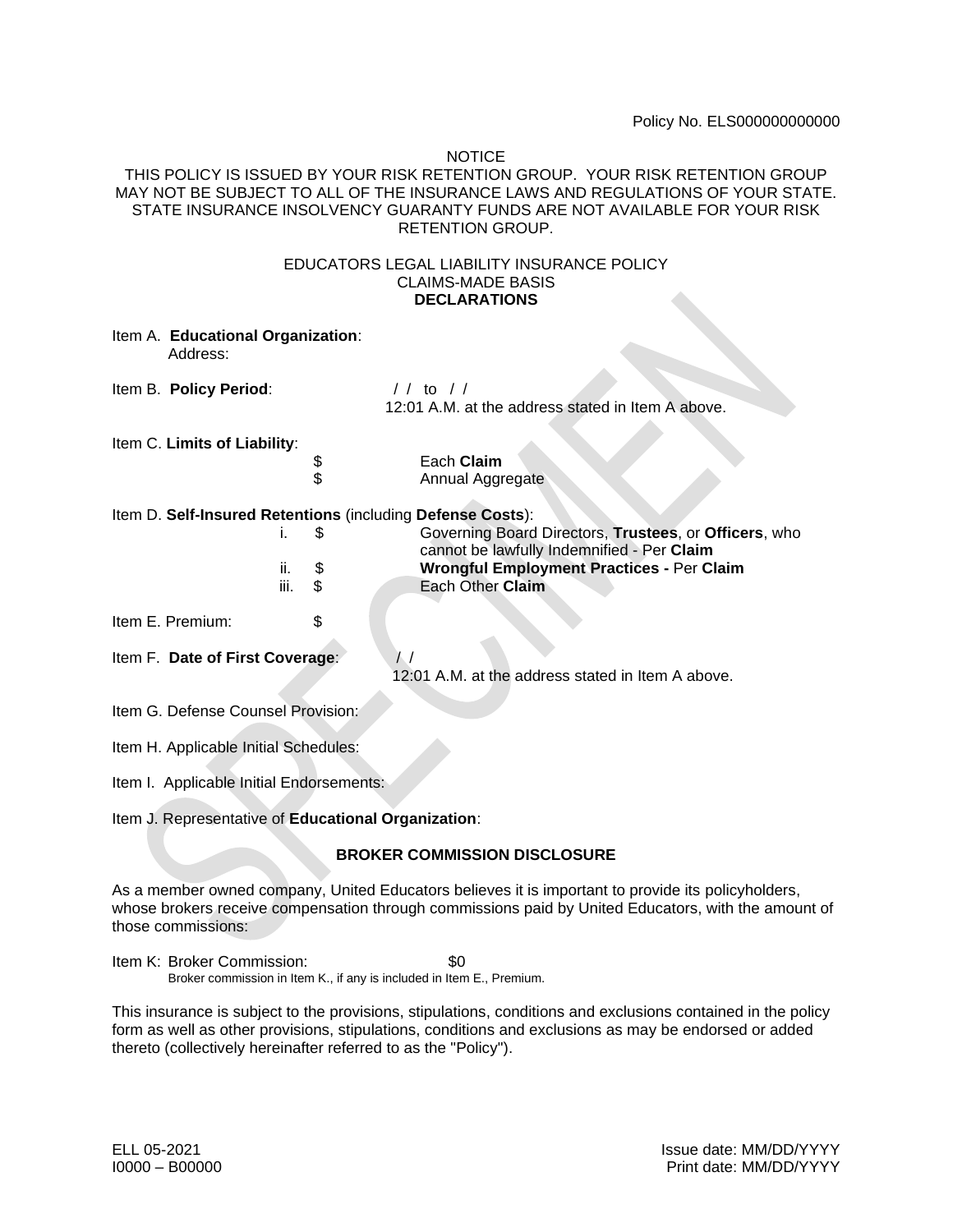Issued by: United Educators Insurance, a Reciprocal Risk Retention Group

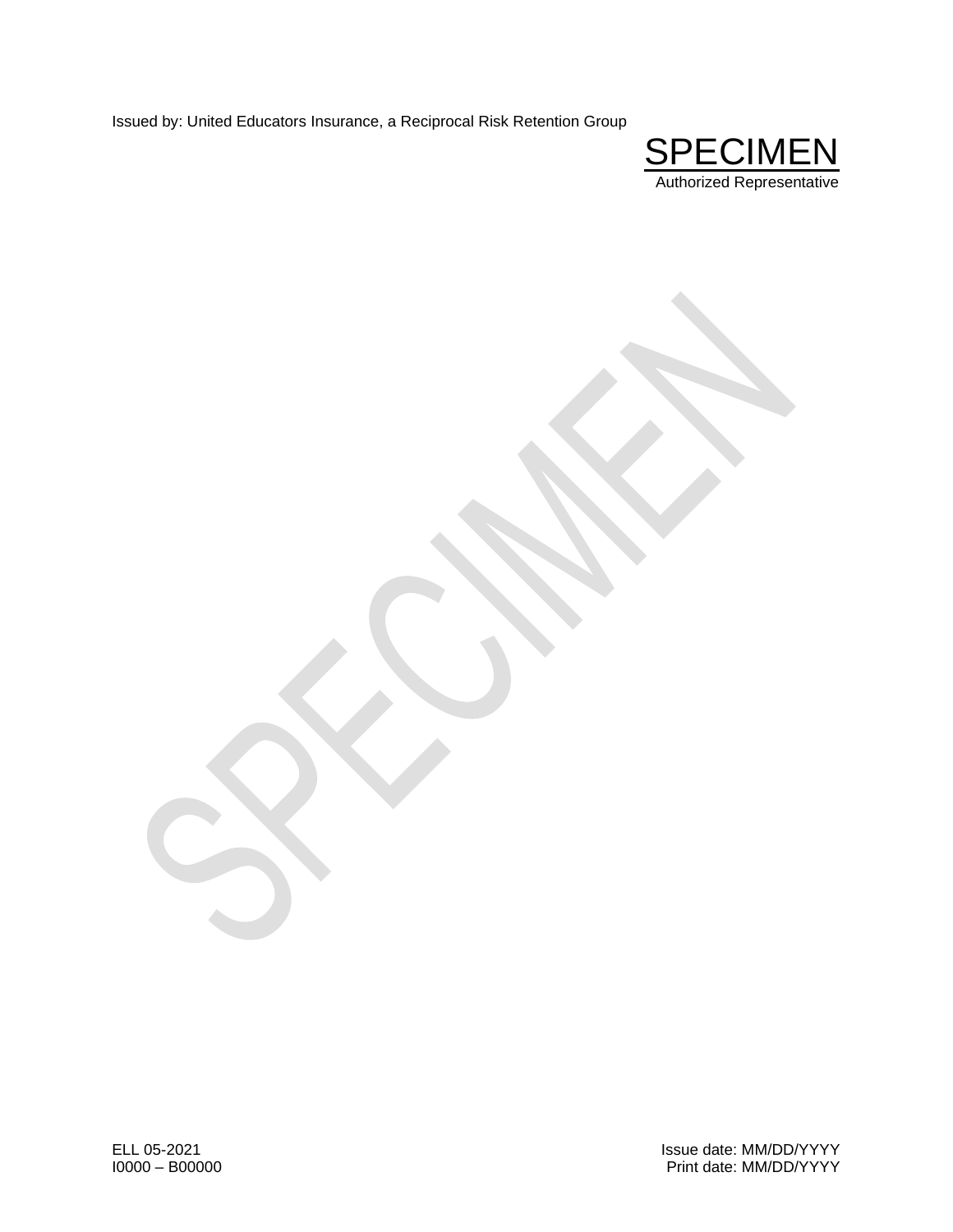#### **United Educators Insurance, a Reciprocal Risk Retention Group Educators Legal Liability Insurance Policy (Claims-Made Form)**

(The words "**we**," "**us**," and "**our**," when used in this Policy, refer to United Educators Insurance, a Reciprocal Risk Retention Group, the "Company" issuing this Policy of insurance.)

In consideration of the payment of the premium, in reliance on the statements made and information furnished to **us** in the application and its attachments, and subject to the **Limit of Liability**, exclusions, definitions, conditions and other provisions of this Policy, **we** agree with the **Educational Organization** that:

#### **INSURING AGREEMENT**

1. **We** will pay on behalf of the **Insureds** that amount of **Loss** that exceeds the **Self-Insured Retention** up to the **Limit of Liability** as a result of a **Wrongful Act** anywhere for which a **Claim** is first made against an **Insured** during the **Policy Period** and reported to **us** as required by this Policy.

#### **DEFINITIONS**

2. This Policy is subject to the following definitions:

**Child Molestation** means any actual or alleged sexual conduct with a minor.

**Claim** means written notice to an **Insured** of the intent to hold the **Insured** liable for the results of a **Wrongful Act**. *[For example, written notices may come in the form of letters from attorneys, demands for arbitration, lawsuits or complaints filed with the Equal Employment Opportunity Commission (EEOC), or equivalent state civil rights enforcement agency*.*]* **Claim** does not mean investigations, audits or requests for information from government entities or others, including but not limited to accrediting organizations, athletic associations and professional societies. A **Claim** is made at the time an **Insured** receives the first written notice of the **Claim**.

**Computer System** means any computer hardware, software or any components thereof that are or can be linked together through a network of two or more devices accessible through the Internet, internal network or connected with data storage or other peripheral devices (including, without limitation, telephones, wireless and other mobile devices), as well as any cloud computing or other resources operated by a third party service provider.

**Damages** means money compensation that an **Insured** becomes legally obligated to pay as a result of a **Wrongful Act** and includes settlements to which **we** have consented.

#### However, **Damages** does not include:

a. any amount for which an **Insured** was already obligated at the time of a **Wrongful Act** including any amount that an **Insured** is obligated to pay under the terms of any contract or agreement, or would have been obligated to pay had that contract remained in effect;

**Exception**: Paragraph a. of the Definition of **Damages** shall not apply to **Wrongful Acts** arising out of the denial of tenure to a tenure-track faculty member;

- b. the value of tuition or scholarships:
- c. taxes or fines:
- d. punitive or multiplied damages, or penalties imposed under any laws other than
- (1) civil penalties awarded as compensation to an injured party and measured by actual damages; or
	- (2) where lawfully insurable, punitive or multiplied damages limited to \$1,000,000; or
- e. the cost of compliance with injunctive or other non-monetary relief.

*For example, certain Damages, subject to all other terms and conditions of this Policy, may be covered by this Policy:*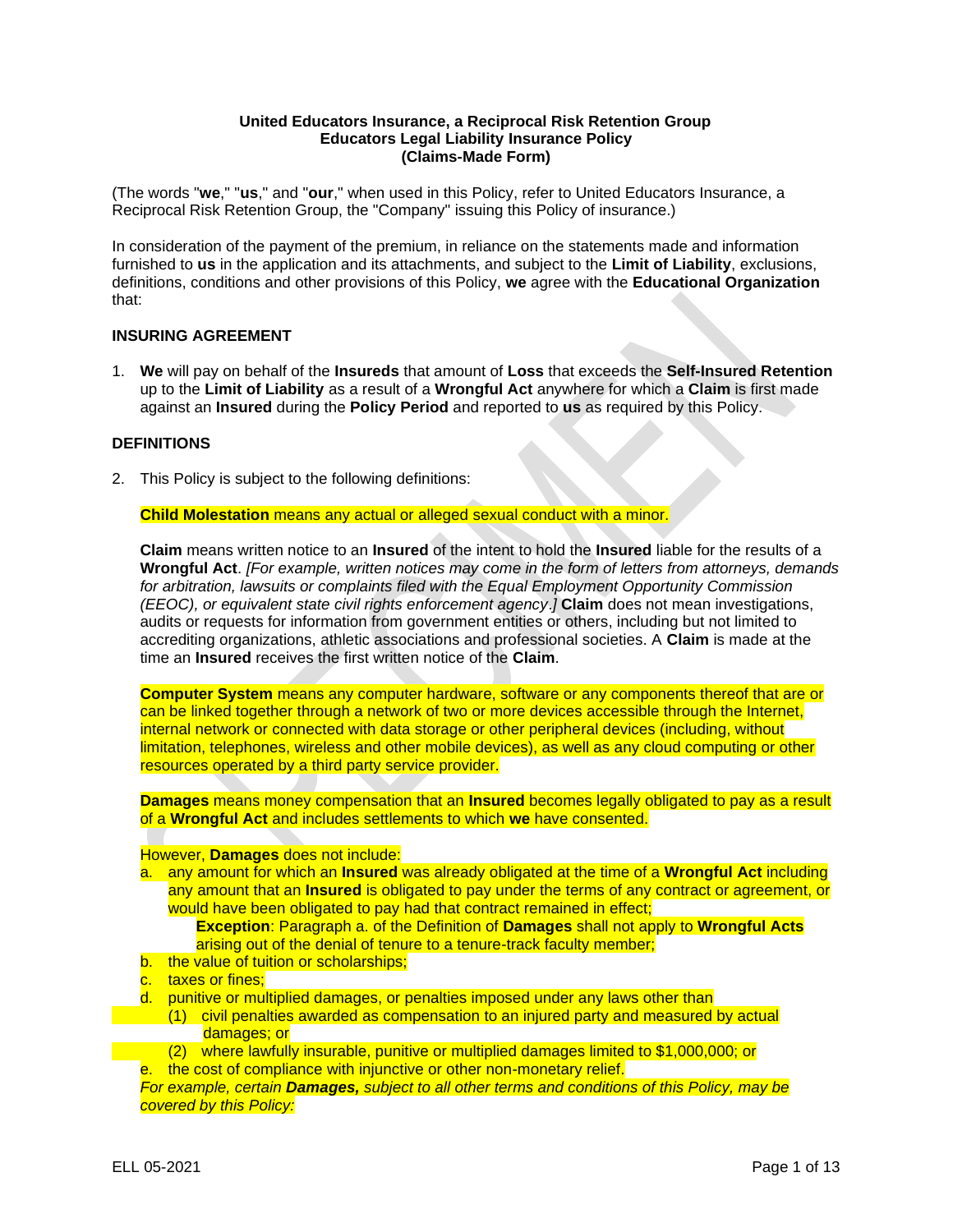- o *Back pay (under any statute providing for back pay);*
- o *Front pay (if it meets the standards for awarding front pay by a court or governmental administrative body);*
- o *Other economic damages resulting from covered Claims, except amounts owed under contract;*
- o *Emotional distress resulting from discrimination against third parties except students;*
- o *Willful damages under the federal Age Discrimination in Employment Act, FMLA or Equal Pay Act;*
- o *Emotional distress arising out of a Wrongful Employment Practice involving an employee, former employee, or job applicant;*
- o *Costs awarded by a court against an Insured*;
- o *Attorneys' fees awarded pursuant to a statute providing fees to a prevailing party; or*
- o *Prejudgment and postjudgment interest*

**Date of First Coverage** means the date and hour listed in Item F of the Declarations.

**Digital Data** means any record, data, research, or information of any kind, including but not limited to **Financial Information**, **Health Information** or **Identifying Information**, that is stored on a **Computer System**.

**Defense Costs** means costs and expenses incurred by **us** or with **our** prior approval in defense of **Claims** and includes the cost of arbitration, mediation or other alternative dispute resolution process to which the **Insured** must submit or has submitted with **our** consent. **Defense Costs** does not include the wages or salary of any employee of an **Insured**.

**Educational Organization** means the entity named as such in Item A of the Declarations.

**Employee Sexual Harassment** means unwelcome sexual requests for sexual favors, or other verbal or physical conduct of a sexual nature when such conduct has the purpose or effect of unreasonably interfering with performance by, or creating an intimidating, hostile, or offensive environment for an employee of an **Included Entity**.

**Extended Discovery Period** means the extended period of time, if granted pursuant to Section 23 herein, for reporting **Claims**, during the 12-month period after the end of the **Policy Period** but only for a **Wrongful Act** taking place within the **Policy Period**.

**Financial Information** means an individual or organization's non-public financial data, regardless of how or where it is stored, including but not limited to credit card numbers, credit ratings, bank account numbers, bank account balances, or any other monetary facts that are used in billing, credit assessment, financial aid determinations, business transactions, or other financial activities.

**Health Information** means any information concerning an individual that would be considered "protected health information" or "electronic protected health information" within the Health Insurance Portability and Accountability Act of 1996 (as amended) (HIPAA) or the Health Information Technology for Economic and Clinical Health Act (HITECH Act), and their implementing regulations, or protected health-related information under any similar federal, state, local or foreign law.

**Identifying Information** means any information, regardless of how or where it is stored, that could potentially be used to distinguish or trace an individual's identity either alone or when combined with other personal or identifying information, such as a person's full name, date of birth, social security number, place of birth, government issued identification number, or biometric records.

**Inception Date** means the first date and hour listed in Item B of the Declarations.

**Incident** means any circumstance that the **Insured** believes may give rise to a **Claim**.

**Included Entity** means: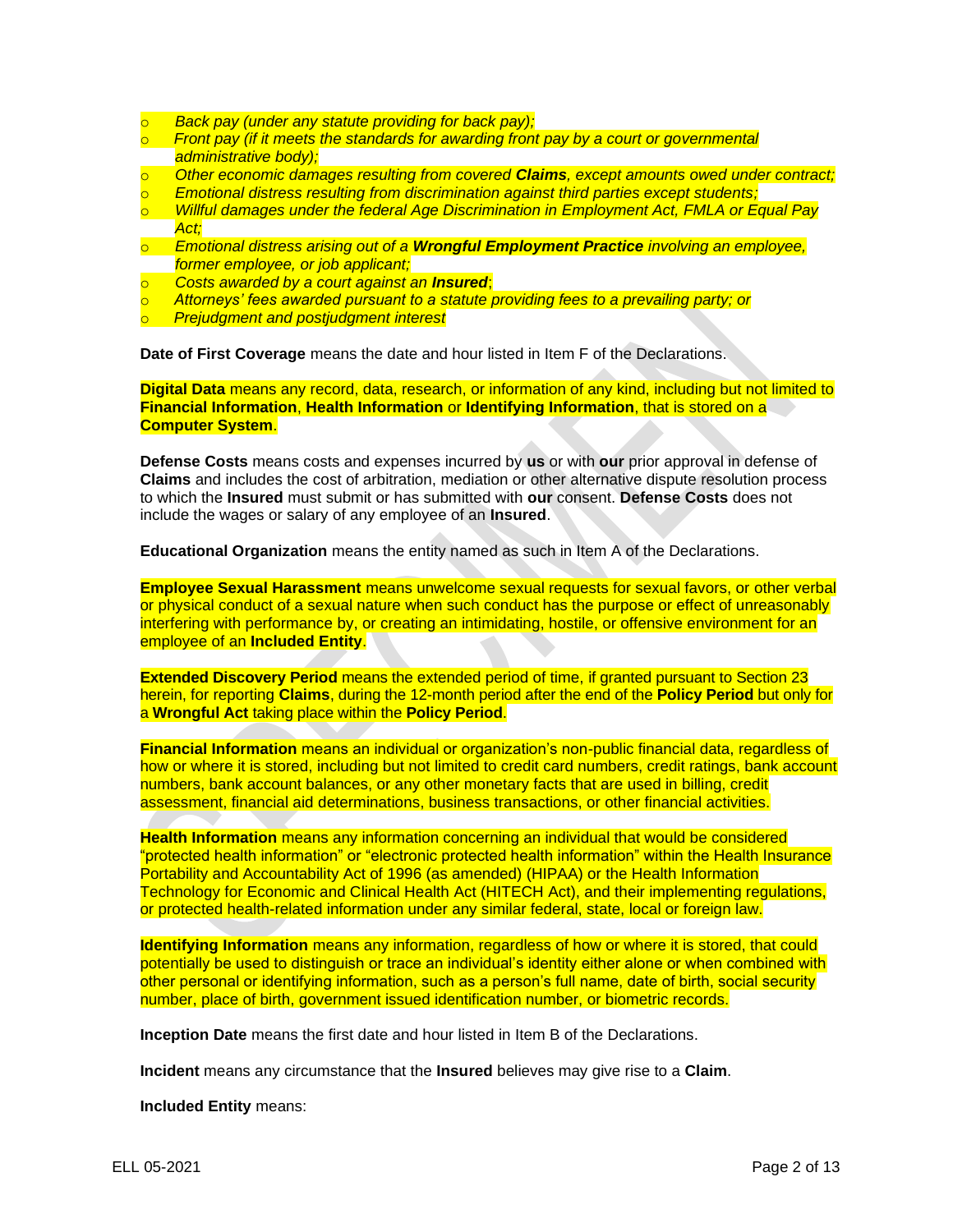- a. the **Educational Organization**;
- b. any not-for-profit organization or entity over which the governing body of the **Educational Organization** exerts effective control and that is named in, and whose accounts are included with or consolidated into, the financial statements submitted to **us** most recently by the **Educational Organization** prior to the rating of the premium for the **Policy Period**; however, no entity or affiliate or subsidiary of any entity that has not qualified as a not-for-profit entity under applicable provisions of the Internal Revenue Code is an **Included Entity**, and no person or entity is an **Insured** with respect to such entity, unless that entity is listed on Schedule A;
- c. any entity listed on Schedule A of this Policy; and
- d. any not-for-profit entity acquired or formed by or merged with an **Included Entity** during the **Policy Period** provided that
	- (1) the value of the sum of all assets (including, but not limited to, real estate, securities, assumed indebtedness and other consideration) expended, assumed or exchanged for any such acquisition, formation or merger does not exceed 5% of the total assets of the **Educational Organization** and its consolidated subsidiaries and affiliates as most recently reported to **us** for rating purposes prior to such **Policy Period**;
	- (2) the combined or consolidated operations and the acquired, formed or merged entity are not materially different from those of the **Included Entity** prior to the acquisition, formation or merger;
	- (3) coverage with respect to that newly formed, acquired or merged entity will begin on the date of acquisition, formation or merger, and there is no coverage for any entity acquired by or merged into the **Included Entity** or for any person with respect to that entity for **Wrongful Acts** committed prior to the date of acquisition or merger; and
- e. In addition to coverage provided in Item d. listed above, any newly formed, acquired or merged affiliates of the **Educational Organization,** shall be added as **Included Entities** to this Policy as of the effective date of their formation, incorporation or acquisition by the **Educational Organization**, provided
	- (1) they are reported to **us** within sixty (60) days of the date of their formation, incorporation or acquisition by the **Educational Organization** and
	- (2) are subsequently accepted for coverage by **us** and named on the Policy.

#### **Individual Insureds** means:

- a. past, present and future **Trustees**, governing board directors or **Officers** of an **Included Entity**; and
- b. at the option of the **Educational Organization**, any
	- 1) past, present and future employee, member of the faculty, student teacher, or teaching assistant of an **Included Entity**;
	- 2) member of a committee, including an Institutional Review Board (as recognized by the U.S. Food and Drug Administration and U.S. Department of Health and Human Services) of an **Included Entity**, or a representative to an education association of which the **Educational Organization** is a member;
	- 3) uncompensated volunteer worker performing services on behalf and with the express direction and authority of, an **Included Entity**;
	- 4) student of an **Educational Organization** while serving in a supervised internship program in satisfaction of course requirements; or
	- 5) student of an **Educational Organization** while acting at the direction of, complying with policies and procedures governing conduct at, or performing services primarily for or on behalf of, the **Educational Organization**;

but only while acting within the scope of their duties or obligations in their respective capacities to an **Included Entity** as described in clause a. or b. above, and coverage for these individuals is subject always to all other terms and conditions of this Policy.

**Insureds** means the **Included Entities** and the **Individual Insureds**.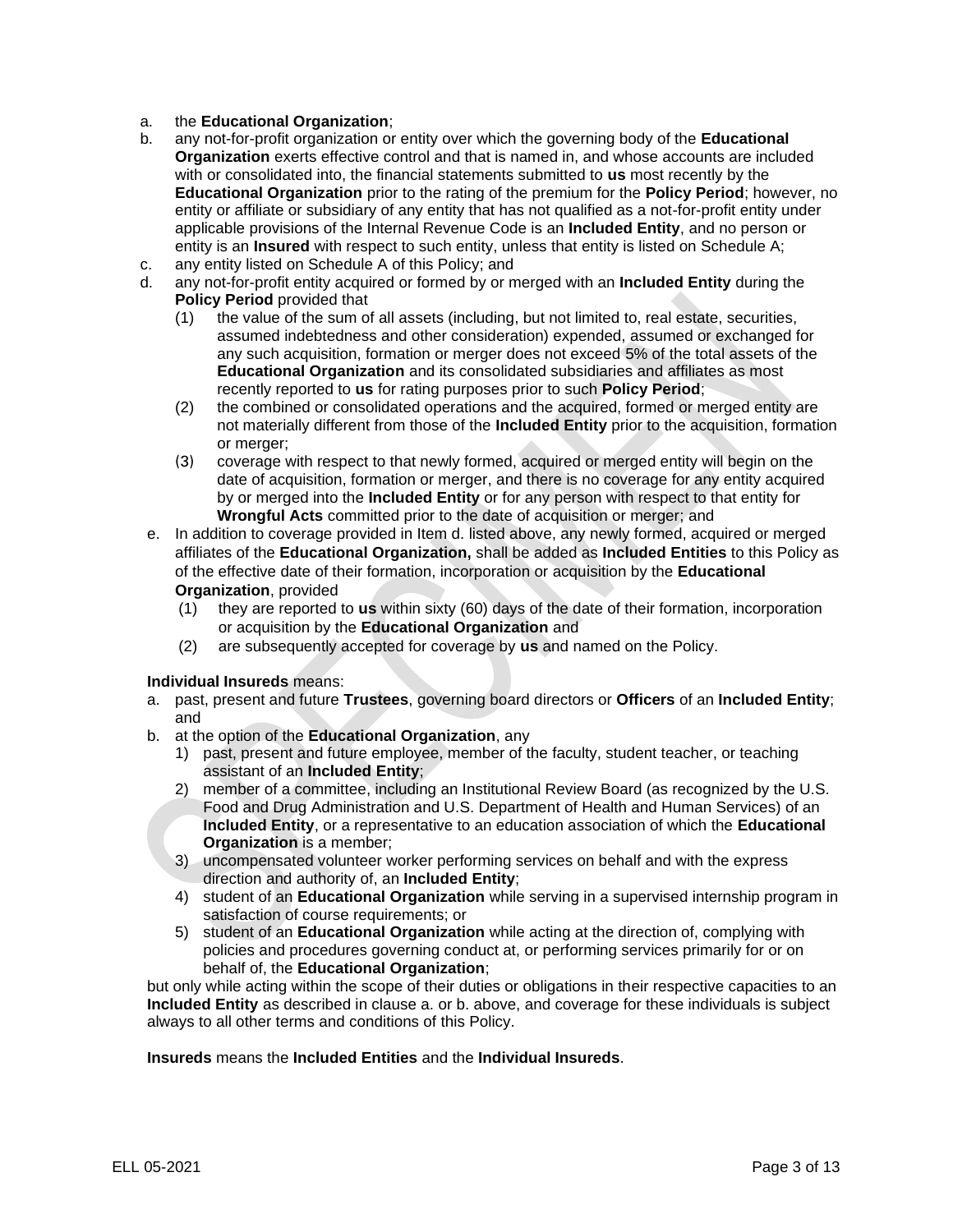**Joint Venture** means a partnership agreement or joint operating agreement between an **Included Entity** and an entity that is not an **Included Entity** with respect to a common undertaking, enterprise or activity involving joint control.

**Limit of Liability** means the amounts stated in Item C of the Declarations and is the most **we** will pay for **Loss** respectively for each **Claim** and in the aggregate for all **Claims** first made during the **Policy Period**.

**Loss** means **Damages** and **Defense Costs**.

**Non-Employee Sexual Harassment** means unwelcome sexual advances, requests for sexual favors, or other verbal or physical conduct of a sexual nature when such conduct has the purpose or effect of unreasonably interfering with performance by, or creating an intimidating, hostile, or offensive environment for a student or person other than an employee of an **Included Entity**.

**Officer** means any corporate officer of an **Included Entity** whether or not an employee; and any president, chancellor, provosts, treasurer, vice presidents, deans, or other comparable senior administrators of any **Included Entity**.

**Outside Entity** means an entity which is not an **Included Entity** and which is:

- a. a corporation, foundation or other entity exempt from income tax under Section 501(c)(3) of the Internal Revenue Code, or
- b. listed on Schedule Z of this Policy.

**Policy Period** means the period from the **Inception Date** until the earlier of the last date and hour listed in Item B of the Declarations or the date and hour of cancellation of this Policy.

**Professional Services** means acts that may be legally performed only by a person holding a professional license, regardless of whether the person is licensed or not; or any services for which an **Individual Insured** is compensated by any party other than an **Included Entity**.

**Reporting Officer** means a position equivalent to any of the below of the **Educational Organization:**

- a. President, Chancellor or Head of School;
- b. Provost or Chief Academic Officer;
- c. VP of Finance, Chief Financial Officer, VP of Administration, or Chief Business Officer;
- d. VP of Legal Affairs or General Counsel; or
- e. VP of Student Affairs.

#### **Secure Data** means any:

- a. **Identifying information**,
- b. **Financial Information**,
- c. **Health Information**, or
- d. **Digital Data**.

**Self-Insured Retention** means the uninsured amount of **Loss** that the **Insureds** must first pay for each **Claim** before **we** pay **Loss** for that **Claim**.

**Sexual Misconduct** means any actual or alleged **Employee Sexual Harassment**, **Non-Employee Sexual Harassment**, **Child Molestation**, or any other sexual assault, sexual abuse, or wrongful sexual conduct.

**Student Discipline Process** means the policy, practice or procedure of training, response, investigation, handling, resolution or adjudication of allegations against a student, including without limitation **Sexual Misconduct**, regardless of whether it is handled in a formal Title IX process.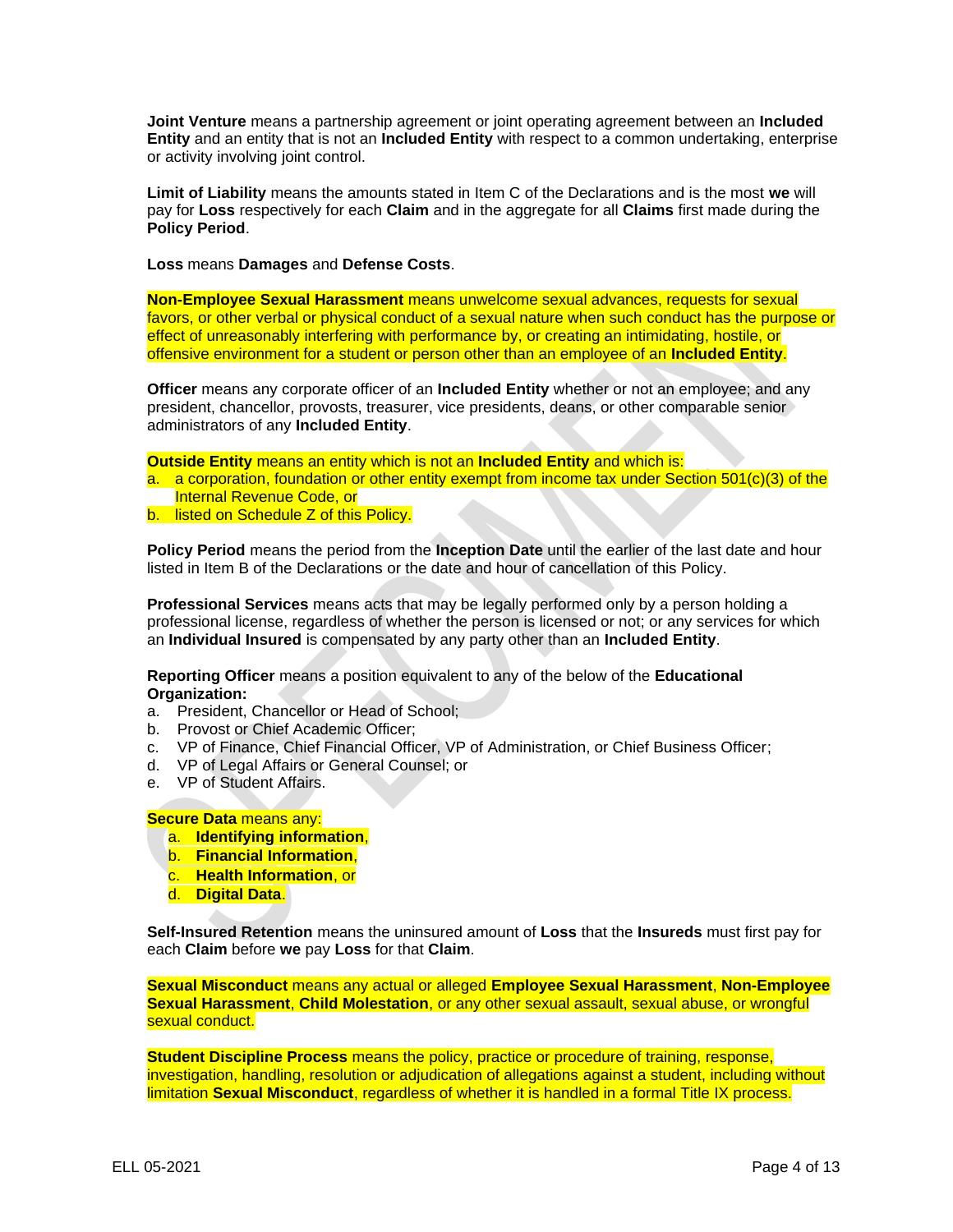**Trustee** means any past, present or future member of the Board of Regents, Board of Trustees, Board of Governors or Board of Directors of the **Educational Organization** and includes the estates, heirs, legal representatives or assigns of any deceased, incompetent, insolvent or bankrupt member of the above, and spouses or domestic partners of any of the above to the extent they are involved in **Claims** solely because of their status as spouses or domestic partners.

**Wrongful Act** means any actual or alleged error, omission, act, misstatement, neglect or breach of duty in the discharge of duties to or on behalf of an **Included Entity**.

*[For example, for covered Damages and subject to all other terms and conditions of this Policy, following are Wrongful Acts that may be covered by this Policy:* 

- o *unlawful discrimination or violation of civil rights; Employee Sexual Harassment; wrongful termination of employment;*
- o *failure to hire or promote, denial or removal of tenure; constructive discharge; breach of an individual employment contract;*
- o *failure to properly manage charitable trust services;*
- o *breach of fiduciary duty arising out of the management of an endowment;*
- o *peer review not arising out of the performance of medical services;*
- o *unlawful discrimination in the terms and conditions of employment;*
- o *failure to grant due process; educational malpractice or failure to educate, negligent instruction, failure to supervise, inadequate or negligent academic guidance or counseling, improper or inappropriate academic placement or discipline;*
- o *invasion of privacy or humiliation;*
- o *infringement of copyright, trademark or patent;*
- o *plagiarism or idea misappropriation; or*
- o *oral or written publication of material that slanders or libels a person or organization or disparages a person's or organization's goods, products or services, including any such*  publication to the Internet, in a book, newspaper or other publication of the **Educational** *Organization, or broadcast over, a radio, cable or television station owned or operated by the Educational Organization.]*

**Wrongful Employment Practice** means a **Wrongful Act** arising out of the employment relationship*.*

### **SELF-INSURED RETENTION AND ORDER OF PAYMENTS**

- 3. Only one **Self-Insured Retention** amount shall be applied to each **Claim** which amount shall be the largest of the applicable amounts determined under clauses a. or b. below. The **Self-Insured Retention** amount that applies:
	- a. to each **Claim** against a governing board director, **Trustee** or **Officer** who cannot be lawfully indemnified by the **Educational Organization** for that **Claim** is the amount stated in Item D(i) of the Declarations, and
	- b. to each **Claim** against any other **Insured**
		- (1) by or on behalf of an employee alleging a **Wrongful Employment Practice** is the amount specified in Item D(ii) of the Declarations; and
		- (2) for a **Wrongful Act** other than a **Wrongful Employment Practice** is the amount specified in Item D(iii) of the Declarations.
- 4. When the **Wrongful Acts** alleged by an individual are related so that they reasonably constitute one course of conduct, they shall be considered to give rise to a single **Claim** and only one **Self-Insured Retention** must be satisfied. **Wrongful Acts** alleged by different individuals shall be considered to give rise to separate **Claims** and separate **Self-Insured Retentions** must be satisfied for each individual's **Claim**.

**Exception**: Only a single **Self-Insured Retention** must be satisfied when (i) a class action administrative or judicial proceeding is pending, or (ii) it is established that a pattern or practice of discrimination or an **Insured's** institutional policy, practice or procedure affects more than one individual seeking to hold the **Insured** liable for the results of a **Wrongful Act**.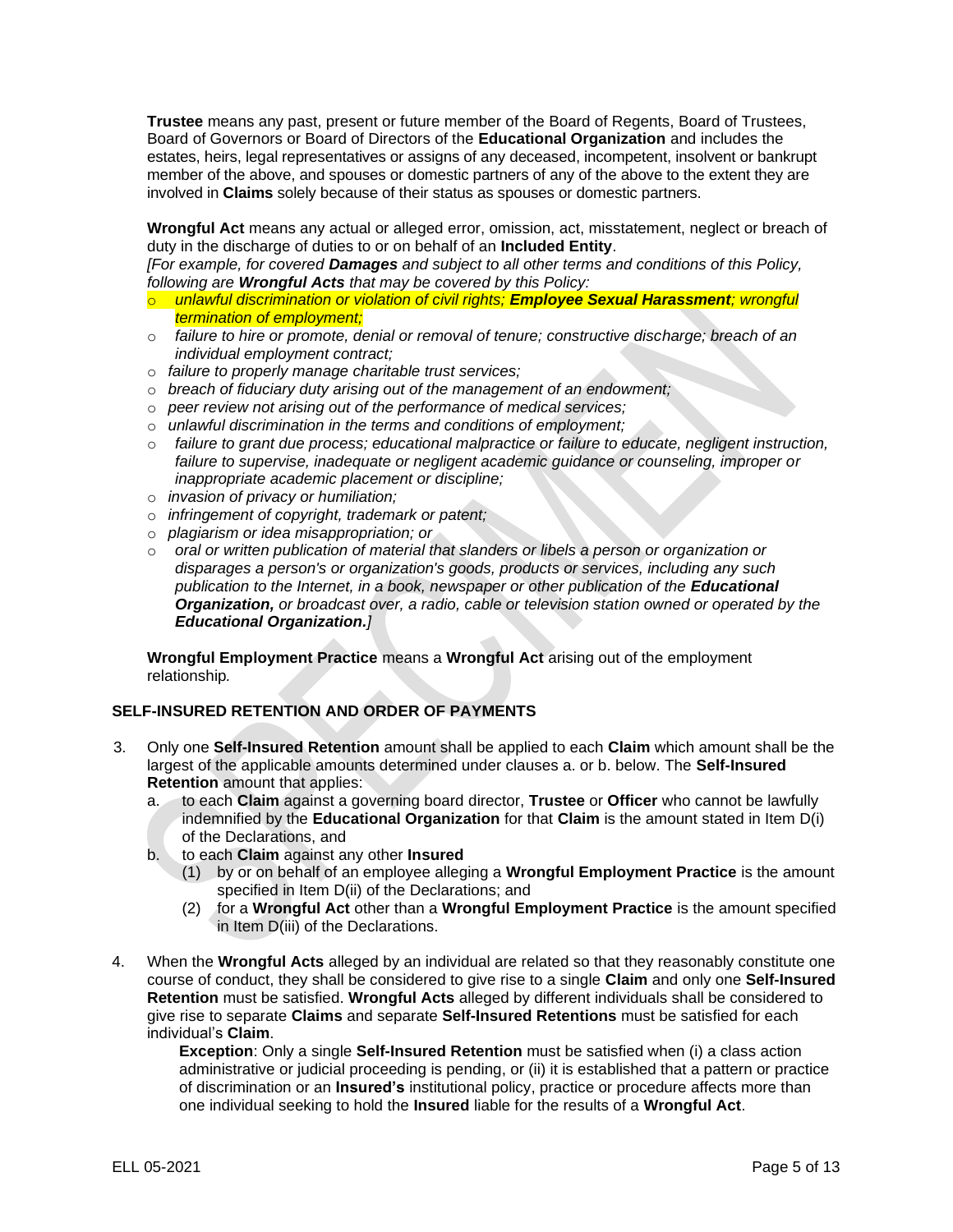- 5. The **Educational Organization** agrees that in the event of a covered **Loss** that, in aggregate, exceeds the **Limit of Liability** of this Policy, **we** shall:
	- a. first pay such **Loss** on behalf of any covered **Individual Insureds** listed in part a. of that Definition:
	- b. then with respect to whatever remaining amount of **Limit of Liability** is available after payment of such **Loss,** pay any remainder on behalf of the **Educational Organization**.

Nothing in this Paragraph shall be construed to increase the **Limit of Liability** available under this Policy.

## **PRE-CLAIM ADVICE CREDIT**

6. If, at the option of the **Educational Organization**, an **Insured** obtains advice from counsel selected by **us** to assist the **Insured** with any **Incident**, and that **Incident** subsequently develops into a **Claim** that is reported to **us** in accordance with the provisions of this Policy, then the amounts expended by the **Insured** or the **Educational Organization** for the advice of such counsel shall reduce the **Self-Insured Retention** applicable to that **Claim**. The reduction of the **Self-Insured Retention** shall not exceed \$10,000 for any **Claim**.

### **LIMIT OF LIABILITY**

- 7. Regardless of the number of **Insureds**, parties who sustain injuries, or **Claims** made on account of one or more **Wrongful Acts**:
	- a. **our** liability for **Loss** arising out of one **Claim** is limited to the amount stated in Item C of the Declarations as applicable to "Each **Claim**" (except to the extent that the Annual Aggregate limit has been exhausted by payment of **Loss**); and
- b. **our** liability for all **Loss** arising out of all **Claims** first made during the **Policy Period** is limited to the amount stated in Item C of the Declarations as "Annual Aggregate."

#### **DEFENSE AND SETTLEMENT**

8. Either Select Defense Counsel or Approved Defense Counsel, as designated in Item G of the Declarations, applies to this Policy.

#### *When Select Defense Counsel applies:*

- a. **We** shall have the right to appoint counsel to defend **Claims** covered by this Policy as **we** deem necessary.
- b. As a condition precedent to their rights under this Policy with respect to any **Claim**, the **Educational Organization** and the **Insureds** shall fully cooperate with **us** and with defense counsel **we** appoint.
- c. The **Insured** shall pay **Loss** up to the **Self-Insured Retention** amount before **we** are obligated to pay **Loss**. **Defense Costs** that exceed the **Self-Insured Retention** will be paid by **us** subject to the **Limit of Liability**.
- d. After the **Limit of Liability** has been exhausted by the payment of **Loss**, **we** shall have no further obligation to any **Insured**.

#### *When Approved Defense Counsel applies:*

- a. The **Educational Organization** shall appoint counsel and defend **Claims**.
- b. As a condition precedent to their rights under this Policy with respect to any **Claim**, the **Educational Organization** and the **Insureds** shall obtain **our** approval prior to appointing counsel, which approval **we** will not unreasonably withhold or delay, and revoke that counsel's appointment at **our** request; exercise their best efforts and act in good faith in defending **Claims**; keep **us** informed regularly on the conduct of the defense; and notify **us** immediately of any settlement demand or trial date.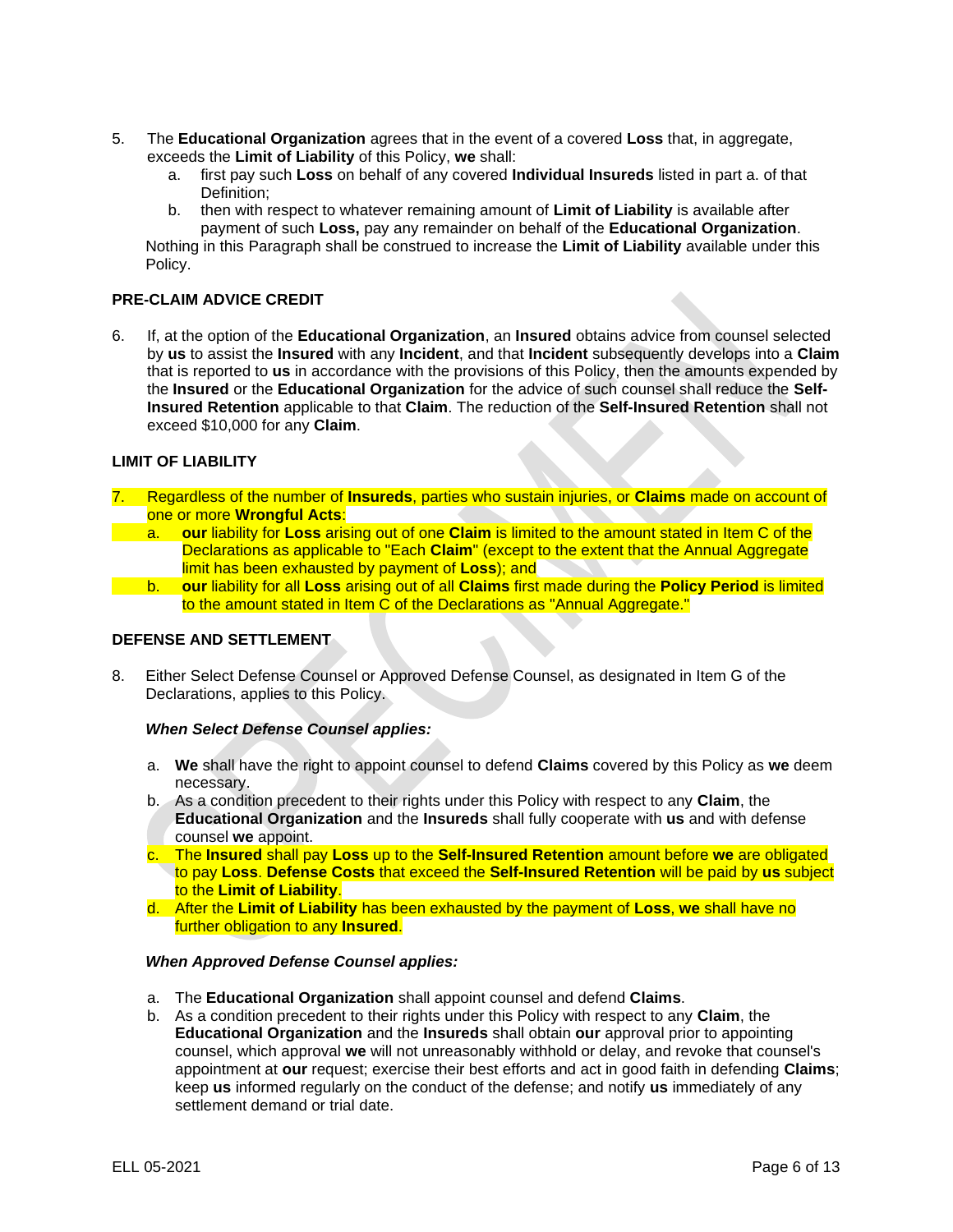- c. The **Insureds** shall first pay **Loss** up to the **Self-Insured Retention** amount that applies to each **Claim** before **we** are obligated to pay **Loss** for that **Claim**. After the **Insureds** have paid the **Self-Insured Retention** amount, and subject to the **Limit of Liability**, **we** shall pay **Defense Costs** that exceed the **Self-Insured Retention** amount.
- d. After the **Limit of Liability** has been exhausted by the payment of **Loss**, **we** shall have no further obligation to any **Insured**.
- 9. If more than one **Insured** is involved in any **Claim**, **we** may decline to appoint or approve separate counsel for the **Insureds** unless there is a material conflict of interest among them. Notwithstanding any other provision of this Policy, where there is a material conflict of interest among **Insureds** involved in a **Claim**, **we** shall have the right to appoint counsel to defend the **Individual Insureds** in that **Claim**. As a condition precedent to their rights under this Policy with respect to the **Claim**, the **Individual Insureds** shall fully cooperate with **us** and with defense counsel **we** appoint.
- 10. **Defense Costs** incurred by an **Insured** without **our** prior written consent (which **we** will not unreasonably withhold or delay), including any such costs incurred prior to written notice to **us** of a **Claim** and **our** appointment or approval of defense counsel, will not count toward the **Insureds' Self-Insured Retention** obligations and **we** will not be liable for any such costs.
- 11. No **Insured** shall admit any liability or, without **our** prior consent (which **we** will not unreasonably withhold or delay), make any payment, propose any settlement, settle any **Claim**, or incur any expense except for amounts for which no **Self-Insured Retention** satisfaction or payment is sought by the **Insured** under this Policy.
- 12. **We** will not settle any **Claim** without the agreement of the **Insured**. If the **Insureds** refuse to consent to a reasonable settlement **we** recommend that is acceptable to a claimant, **our** liability for **Loss** for that **Claim** is limited to the amount of **Damages** for which the **Claim** could have been settled and **Defense Costs** incurred by **us** or with **our** consent up to the date of such refusal.
- 13. **We** may appeal any judgment on behalf of the **Insureds**, but **we** are not obligated to do so. If **we** appeal any judgment, **we** will do so at **our** own cost and the **Insureds** agree to cooperate with **us** in that appeal. If **we** elect not to appeal, the **Insureds** may appeal at their own cost, but **our** liability for **Loss** shall not exceed the amount for which **we** were liable prior to such appeal.
- 14. If a single **Claim** involves both covered and uncovered elements, the **Insureds** and **we** agree to use best efforts to determine a fair and proper allocation of **Loss** based upon each **Insured** and **our**  relative legal exposure with respect to the covered and non-covered elements of the **Claim**. **We** will be obligated to pay only that portion of **Loss** allocated to covered elements of **Claims** against **Insureds**. If the **Insureds** and **we** are unable to agree upon an allocation, **we** shall advance that portion of **Loss** which the parties agree is not in dispute until a different allocation is negotiated or iudicially determined.

# **EXCLUSIONS**

- 15. This policy does not apply to, and **we** will not be liable for **Loss** arising out of or related to:
	- a. any matter, fact or circumstance that, prior to the **Date of First Coverage**, was the subject of prior litigation, court order, settlement agreement, or notice to an insurer that attaches coverage for that **Claim** under any other policy for which this Policy is a renewal or replacement of;
	- b. any circumstance that any **Reporting Officer**, prior to the **Date of First Coverage**, had any reasonable basis to believe might lead to a **Claim**; **Exception:** This exclusion shall not apply to any **Claim** first made more than three years
	- after the **Date of First Coverage**; c. any **Wrongful Act** committed by any **Insured** with the knowledge that it was unlawful or with the intent to harm or injure if a judgment or final adjudication establishes such knowledge or intent (the knowledge or intent of an **Individual Insured** shall not be imputed to any other **Insured**,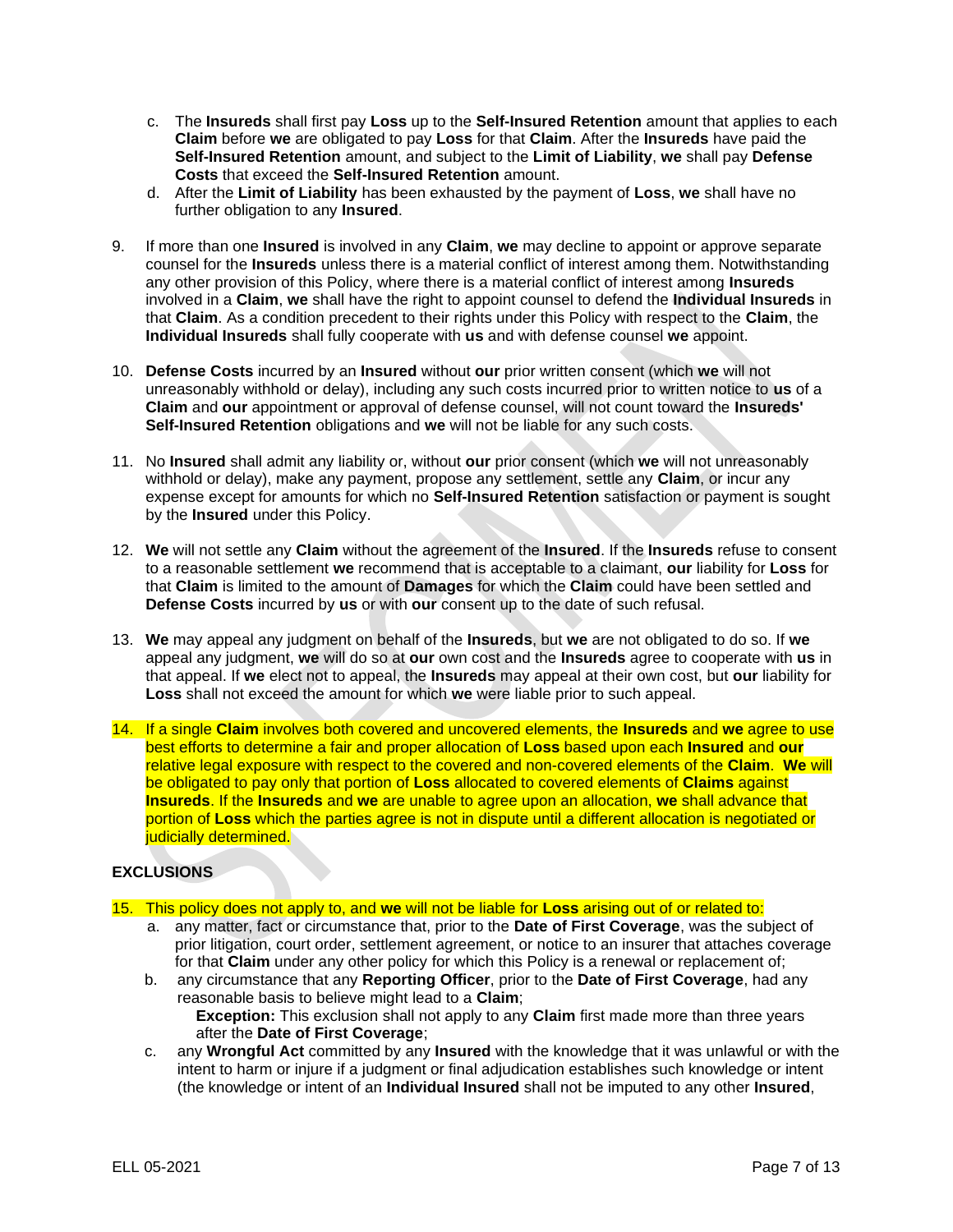except that the knowledge or intent of a **Reporting Officer** acting in his or her official capacity shall be imputed to the **Included Entity**);

- d. the gaining of any illegal or unjust profit, remuneration or economic advantage, or the violation of any antitrust or unfair trade practices laws if a judgment or final adjudication establishes such gain or violation;
- e. except as otherwise provided by endorsement to this Policy, the administration of any employee benefit plan or any violation of the responsibilities, obligations or duties imposed by the Employee Retirement Income Security Act (ERISA) or any similar statute, regulation, ordinance, order or edict of any jurisdiction or political subdivision (whether or not in the United States);
- f. any **Claim** brought against an **Insured** by or on behalf of an **Included Entity** or any entity that is a subsidiary of, under the control of, under common management or control with, or that manages or controls, an **Included Entity**; or any **Claim** by or on behalf of a **Joint Venture** or any owner, partner or participant in a **Joint Venture**;
- g. performing or failing to perform any **Professional Services** other than:
	- (i) the education or teaching of students;
	- (ii) accounting services performed for the **Educational Organization** by an accountant who is an employee of the **Educational Organization**;
	- (iii) legal services performed by an attorney who is an employee of the **Educational Organization** while functioning as counsel to the **Educational Organization**;
	- (iv) charitable trust management performed for or on behalf of the **Educational Organization** by an employee of the **Educational Organization**; or
	- (v) notary services performed by an employee of the **Educational Organization**;

h. bodily injury, death, mental injury or emotional distress, shock, sickness, disease or disability from any cause including but not limited to assault and battery, **Sexual Misconduct**, or any negligence such as negligent hiring, training, retention, supervision or referral of employees, or negligent supervision of students;

**Exception:** This exclusion shall not apply to mental injury or emotional distress:

- (i) caused by or alleged to be caused by a **Wrongful Employment Practice** against an employee, former employee or job applicant, including **Employee Sexual Harassment**; or
- (ii) alleged by any actual or alleged perpetrator of **Sexual Misconduct** as a consequence of any **Student Discipline Process**;
- i. physical injury to or destruction of tangible property or **Secure Data**, including loss of use if the loss of use results from the physical injury or destruction of the tangible property or **Secure Data**, loss of use of or diminished value of tangible property or **Secure Data** that has not been physically injured or destroyed, and consequential damage or evacuation loss resulting from any actual or threatened physical injury or destruction of tangible property or **Secure Data**;
- j. assault or battery;

k. the formation, interpretation, or actual or alleged breach of any contract or agreement, whether written, oral or implied in fact or law;

**Exception:** This exclusion shall not apply to **Claims** arising out of either an individual employment contract or a contract with a student for educational services;

- l. any violation of a collective bargaining agreement or of the National Labor Relations Act or any other similar law, statute, ordinance or regulation that governs labor-management relations;
- m. storage, disposal, discharge, dispersal, release, growth, or escape of bacteria, fungi (which includes, but is not limited to, any form or type of mold, mushroom, or mildew), spores (which includes any reproductive body produced by or arising out of fungi), smoke, vapors, soot, fumes, acids, alkalis, toxic substances, chemicals, liquids, gases, waste materials or other irritants, contaminants or pollutants of any kind into or upon land, in or into any building, or into the atmosphere or any watercourse or body of water whether above ground or underground, or in any other place; removal of or failure to remove asbestos or materials containing asbestos, lead or radon; radioactive materials or radioactive contamination; electromagnetic fields; or the failure to test for, cleanup, mitigate, protect or warn against, or monitor any of the above under any circumstances;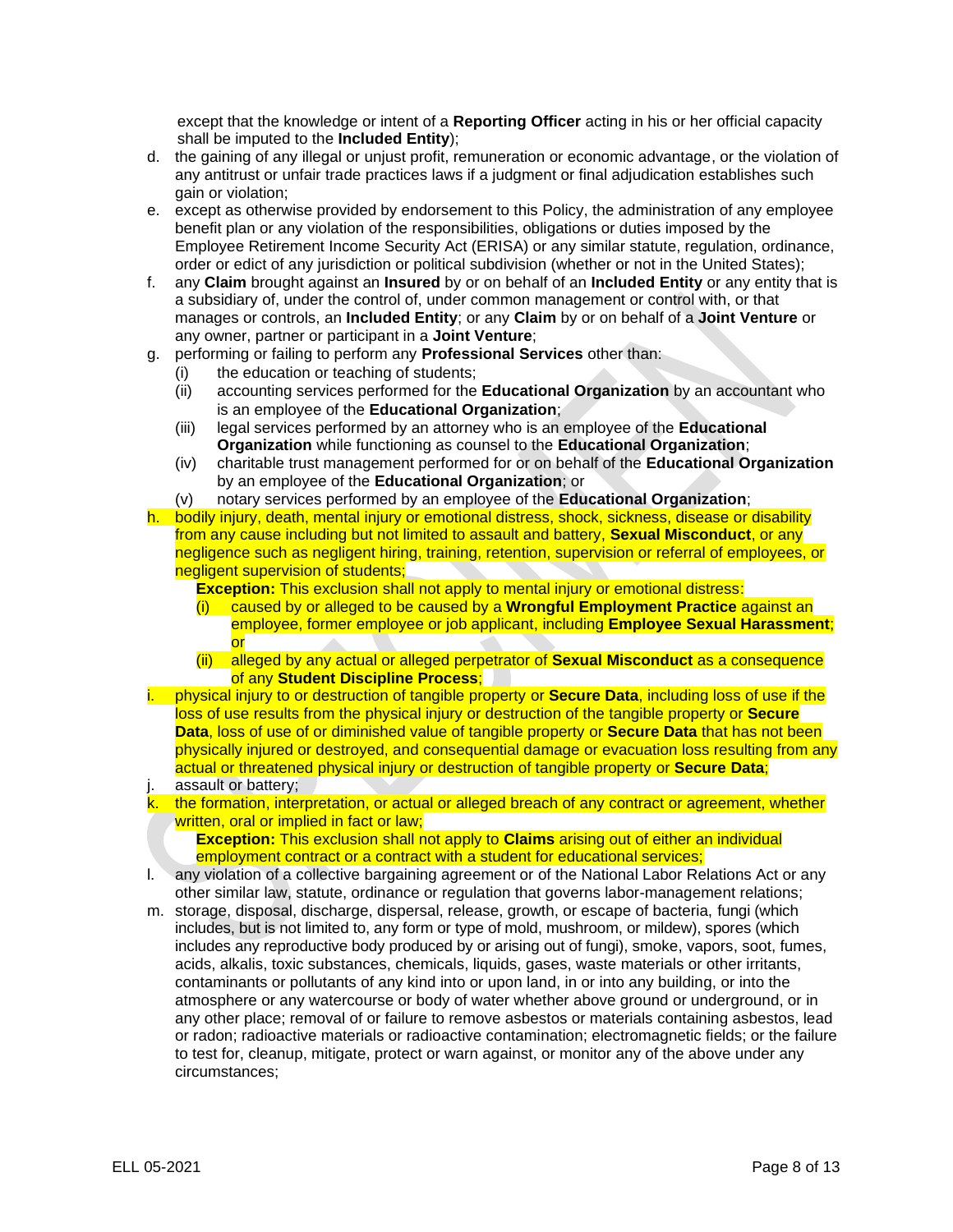**Exception:** This exclusion shall not apply to retaliation against any person for exercising any rights or duties under any law, statute or regulation to test for, cleanup, mitigate, protect or warn against or monitor any of these;

- n. any **Insured** serving or having served as a member of the board of trustees or board of directors, or as an officer of any entity other than an **Included Entity** or an **Outside Entity**; **Exception**: This exclusion does not apply to an **Insured** with respect to service as a director, trustee or officer of an **Outside Entity**, but this Exception:
	- (1) applies only if the **Individual Insured** serves in such capacity at the direction or request of the **Educational Organization** or if service in such capacity is or was part of the duties regularly assigned to the **Individual Insured** by an **Included Entity** and only to the extent that an **Individual Insured** is indemnified by an **Included Entity** for that service;
	- (2) does not extend to any **Outside Entity** or to any person other than an **Individual Insured**;
	- (3) is specifically excess of any indemnity or insurance (other than that provided by an **Included Entity**) available to an **Insured** by reason of service to an **Outside Entity**, including any indemnity or insurance available from or provided by the **Outside Entity**;
	- (4) does not extend to **Loss** on account of any **Claim** for a **Wrongful Act** prior to or subsequent to the dates during which the **Individual Insured** qualified for coverage under clause (1) above; and

does not extend to **Loss** related to or arising out of any **Claim** brought against an **Insured** by or on behalf of the **Outside Entity** or any director, trustee, officer or employee of that **Outside Entity**;

o. any violation of the Fair Labor Standards Act or any other law, regulation or statute that regulates the wages or hours of employment;

**Exception:** This exclusion shall not apply to 1) the Equal Pay Act, or 2) any retaliation for exercising any rights or duties under any such law, statute or regulation;

p. any **Claim** seeking solely injunctive or non-monetary relief (for purposes of this exclusion, "injunctive or non-monetary relief" shall include claimants' attorneys' fees and costs); however, with respect to any such **Claim we** will pay 75% of the **Defense Costs** that exceed the **Self-Insured Retention** amount and the **Educational Organization** will pay the remainder of those **Defense Costs** [*For example: Defense Costs are \$425,000. The applicable Self-Insured Retention amount is \$25,000. After the Insureds have paid the Self-Insured Retention of \$25,000, we will pay \$300,000 and the Insureds will pay \$100,000*.]

**Exception:** This exclusion shall not apply if 1) Select Defense Counsel applies to the **Claim**, or 2) the **Self-Insured Retentions** set forth in items D(ii) and D(iii) of the Declarations are each \$100,000 or greater:

- q. any demand for the return of funds or gifts brought by or on behalf of a government agency or other entity or person, or any actual or alleged violation of the False Claims Act or similar laws; **Exception**: This exclusion shall not apply to retaliation against any person for exercising any rights or duties under the False Claims Act or similar laws;
- r. (i) any actual or threatened alteration, appropriation, dissemination, duplication, imitation, impairment, misuse, release, reproduction, theft, or unauthorized encryption through ransomware of **Secure Data**; or
	- (ii) any actual or alleged failure to comply with the provisions of any federal, state, local or foreign statute or regulation that requires an entity collecting or storing information that constitutes **Secure Data**, or any entity that has provided information that constitutes **Secure Data** to a third party, to provide notice of any actual or potential unauthorized access by others to such **Secure Data**;

**Exception**: This exclusion shall not apply to a **Claim** brought under the Family Educational Rights and Privacy Act of 1974;

s. any unauthorized use, access to, or failure or violation of any **Computer System**, or any other device or instrument used in the communication, receipt, or transmission of electronic data; or

t. any **Claim** made by any person who has or alleges to have sustained an injury from **Sexual Misconduct**;

**Exception**: This exclusion shall not apply to any **Claim** made by any person who has or alleges to have sustained an injury from **Employee Sexual Harassment**.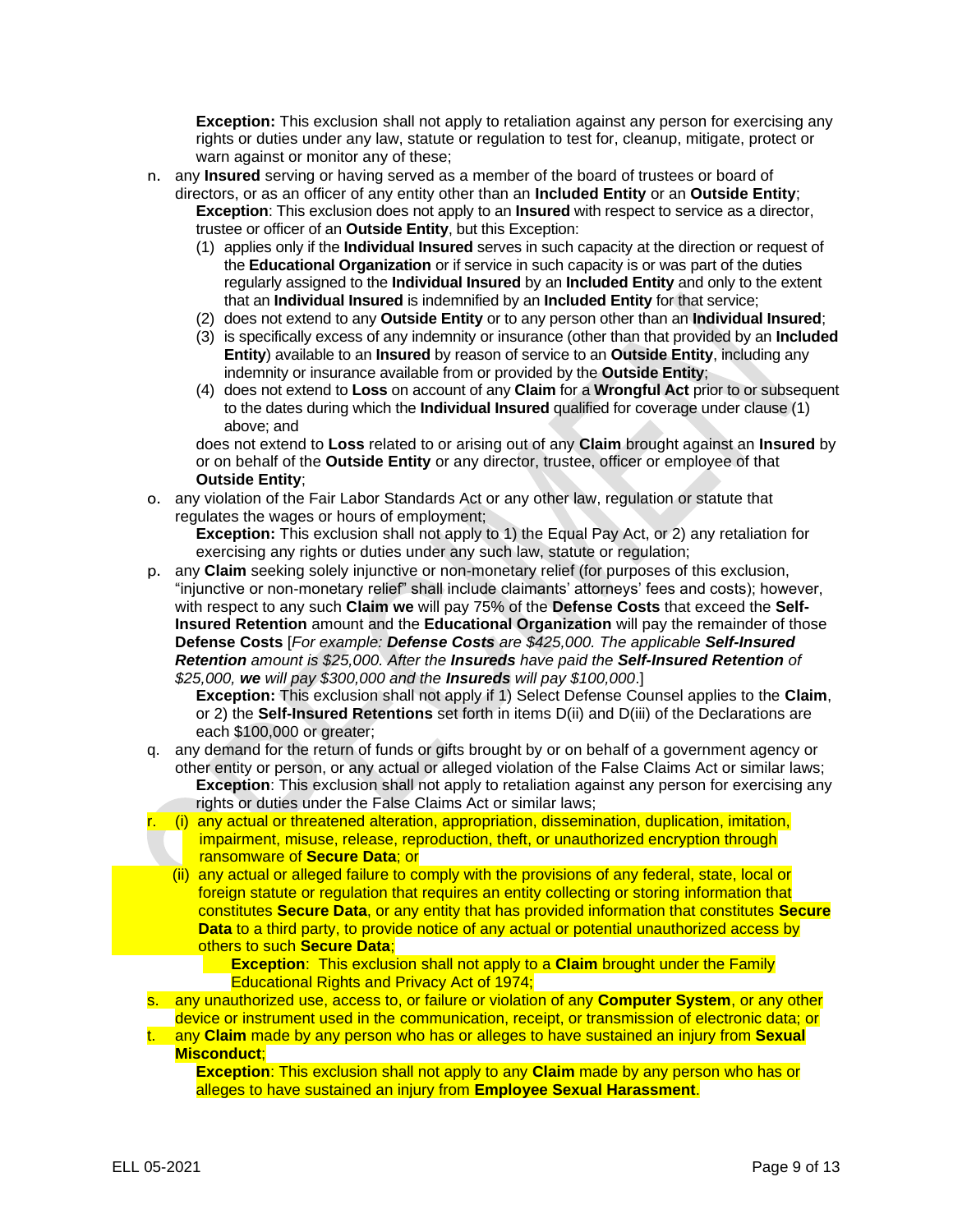### **NOTICE OF CLAIMS AND WRONGFUL ACTS**

- 16. As a condition precedent to an **Insured's** rights under this Policy the **Insured** or the **Educational Organization** must give **us** written notice of any **Claim** as soon as reasonably practicable and promptly and fully give **us** such information with regard to that **Claim** as **we** may require. If this Policy is not renewed, then (subject always to the preceding sentence) the **Insured** or the **Educational Organization** must give **us** written notice of any **Claim** no later than 60 days after the end of the **Policy Period** or, if all conditions of Paragraph 23. have been satisfied, no later than the end of the 12 month period after the end of the **Policy Period**.
- 17. If during the **Policy Period** an **Insured** first becomes aware of any **Incident**, and gives **us** written notice of that **Incident** prior to the end of the **Policy Period**, including the nature of the **Incident**, the name of potentially damaged parties, and the manner in which the **Insured** first became aware of the **Incident**, then any **Claim** subsequently made arising out of that **Incident** will be deemed to have been made during the **Policy Period**.
- 18. All notices of **Claims** under Paragraph 16., or **Incidents** under Paragraph 17., shall be reported in writing to: Claims Department, United Educators Insurance, 7700 Wisconsin Avenue, Suite 500, Bethesda, MD 20814-3556, Fax 301-907-0303, or at [newclaims@ue.org](mailto:claims@ue.org) or through www.ue.org. If a **Claim** is submitted electronically, **we** will send an electronic confirmation.

### **INDEMNIFICATION OF INDIVIDUAL INSUREDS**

19. The **Educational Organization** agrees to indemnify **Individual Insureds** to the full extent permitted by applicable law.

#### **CANCELLATION AND NONRENEWAL**

- 20. The **Educational Organization** may cancel this Policy for itself and all other **Insureds** by surrendering it to **us** or by written notice to **us** by certified mail at the address in Paragraph 18. stating when (not less than 10 days thereafter) the cancellation will become effective. **We** may cancel this Policy only in the event any payment of premium is not made when due and payable, by mailing written notice by certified mail to the **Educational Organization** at the last mailing address known by **us** stating when, not less than 10 days thereafter, such cancellation will become effective.
- 21. The time of surrender or the effective date and hour of cancellation stated in the notice shall become the end of the **Policy Period**. If the **Educational Organization** cancels this Policy, earned premium will be calculated in accordance with the customary short rate table and procedure. Premium adjustment will be made as soon as practicable after cancellation becomes effective, but payment or tender of unearned premium is not a condition of cancellation.
- 22. If **we** elect not to renew coverage provided by this Policy at then current standard terms and conditions (a change or increase in premium is not a change of terms and conditions) at the end of the **Policy Period**, **we** shall give the **Educational Organization** written notice at least 60 days before the end of the **Policy Period**.
	- a. In the event that **we** learn of a change in the insurability of the risk that **we** deem material within 60 days or less before the end of this Policy and **we** are not then willing to renew at the current standard terms and conditions, **we** will notify the **Educational Organization** of this determination as soon as practicable, and **we** will also advise the **Educational Organization** whether **we** are willing to renew on different terms and conditions before the end of this **Policy Period**.
	- b. Under such circumstances, **we** may but are not required to offer the **Educational Organization** the opportunity to purchase a 60-day extension to the expiring Policy.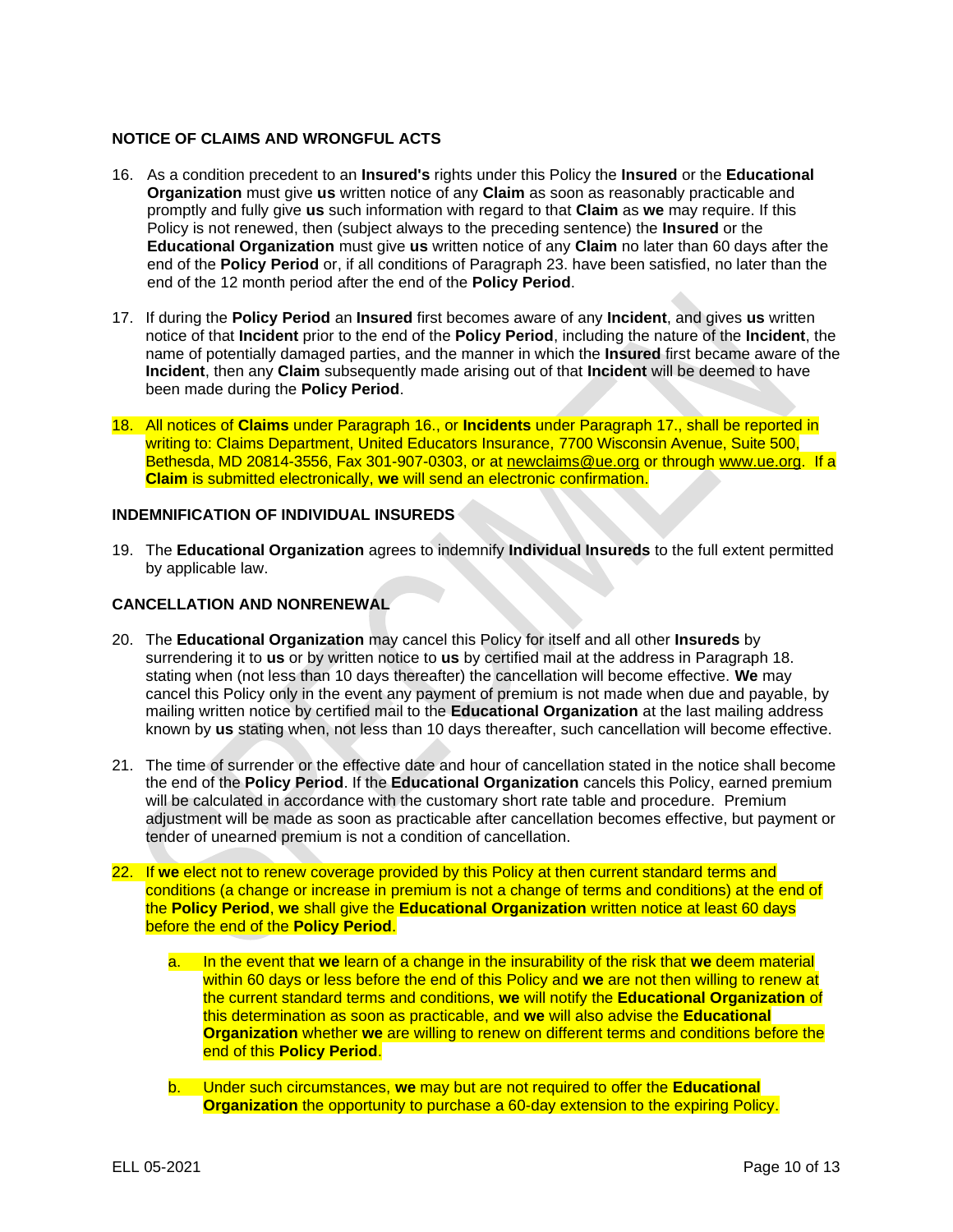Although this accommodation by **us** would be meant to give the **Educational Organization** that purchases a 60-day extension additional time to make decisions, this extension of the **Policy Period** shall under no circumstances create any additional Policy limits or increase the **Limits of Liability** available to the **Insureds**.

If offered by **us**, the **Educational Organization** may exercise this option by electing in writing before the end of the current **Policy Period** to pay to **us** an additional prorated portion of the current Policy's premium. Payment of the additional premium must be made no later than 10 days following the end of the original **Policy Period**.

# **EXTENDED DISCOVERY PERIOD**

- 23. If **we** are unable to agree with the **Educational Organization** to a renewal at the end of the **Policy Period**, the **Educational Organization** shall have the right, upon payment of additional premium of 100% of the annual premium of this Policy, to an **Extended Discovery Period** for the coverage granted by this Policy; but
	- a. the right to an **Extended Discovery Period** must be exercised by notice to **us** in writing and payment of the additional premium must be made no later than 10 days following the end of the **Policy Period**;
	- b. any **Claim** first made during the **Extended Discovery Period** will be treated as a **Claim** first made during the **Policy Period** and is subject to the **Limit of Liability** and **Self-Insured Retention** amounts applicable to the **Policy Period**;
	- c. this Policy does not cover any **Claim** that is covered in whole or in part by any policy of insurance that replaces this Policy or that succeeds this Policy in time; and
	- d. the additional premium will be considered fully earned on the first day of the **Extended Discovery Period**.

#### **GOVERNING LAW AND INTERPRETATION**

24. This Policy shall be governed by and construed in accordance with the internal laws of the State of New York, except insofar as such laws may prohibit payment of punitive damages; however, the provisions, stipulations, exclusions and conditions of this Policy are to be construed in an evenhanded fashion between the **Insureds** and **us**. Where the language of this Policy is deemed to be ambiguous or otherwise unclear, the issue shall be resolved in the manner most consistent with the relevant provisions, stipulations, exclusions and conditions without regard to authorship of the language and without any presumption or arbitrary interpretation or construction in favor of either the **Insureds** or **us**.

# **DISPUTE RESOLUTION**

25. Any and all disputes arising out of or related to this agreement or the parties' performance hereunder shall be submitted to mediation before a mutually-acceptable mediator prior to initiation of arbitration, litigation or any other binding or adjudicative dispute resolution process. The parties shall: (i) mediate in good faith, (ii) exchange all documents which each believes to be relevant and material to the issue(s) in dispute, (iii) exchange written position papers stating their position on the dispute(s) and outlining the subject matter and substance of the anticipated testimony of persons having personal knowledge of the facts underlying the dispute(s), and, (iv) engage and cooperate in such further discovery as the parties agree or mediator suggests may be necessary to facilitate effective mediation. Mediator, venue, and related costs shall be shared equally by the parties.

#### **COMPLIANCE WITH APPLICABLE UNITED STATES SANCTIONS**

26. This insurance does not apply when **we** are prohibited from providing insurance by virtue of any United States laws or regulations.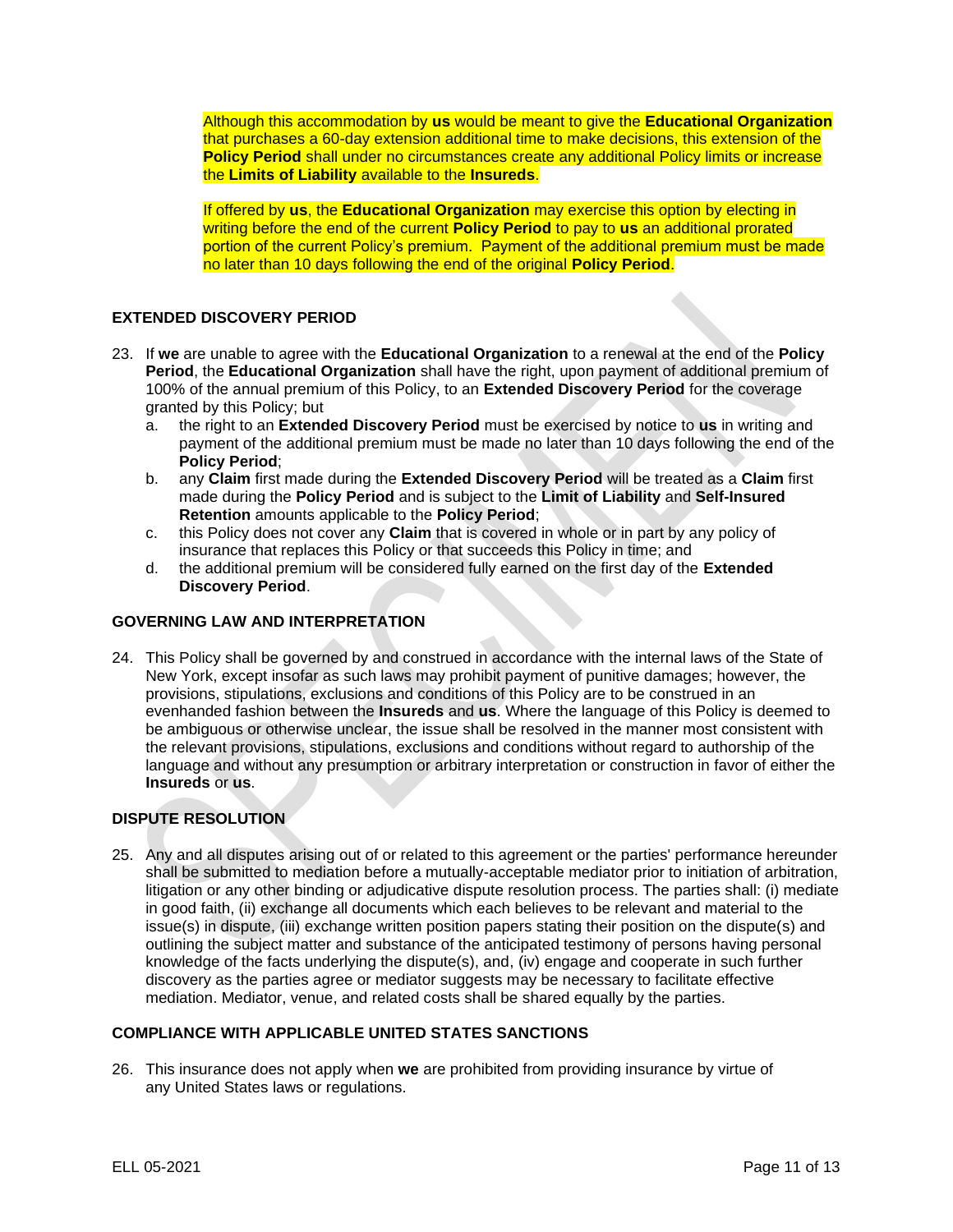# **CURRENCY**

27. All premiums, **Limit of Liability**, **Self Insured Retention, Loss**, and all other monetary amounts used in this Policy are expressed and payable in United States currency.

#### **OTHER INSURANCE**

28. This Policy shall at all times be excess over any other valid and collectible insurance (including any insurance naming the **Insured** as "additional insured") available to the **Insured** other than insurance that is expressly and specifically excess of the limits of this Policy, and nothing in this Policy shall be construed to require this Policy to contribute with, or subject this Policy to the conditions of any other insurance. We will not defend or pay any **Defense Costs** of any **Claim** that another insurer has a duty to defend.

# **REPRESENTATION AND SEVERABILITY**

- 29. Except as respects:
	- a. the giving of notice of **Claim** or circumstance pursuant to Paragraphs 16. and 17.,
	- b. giving of notice to exercise the Discovery Period and payment of additional premium under Paragraph 23., and
	- c. The order of payments provisions in paragraph 5,

the **Educational Organization** agrees to act on behalf of all **Insureds** with respect to all matters under this Policy, including without limitation payment of premium, negotiation of the terms of renewal, the adjustment, settlement and payment of **Claims**, resolution of disputes, allocation of the proceeds of this Policy, the giving and receiving of notice of cancellation, the giving of notice to persons whom the **Educational Organization** chooses to not make an **Individual Insured**, and the receiving of any return premiums that may become due. The **Insureds** agree that the **Educational Organization** shall act on their behalf. Notice to the **Educational Organization** at the last mailing address known by **us** shall constitute notice to all **Insureds**.

- 30. Solely with regard to the **Trustees**:
	- a. the statements and representations in the Application for Insurance will be deemed to be a separate application for each **Trustee** and no fact pertaining to or knowledge possessed by any **Trustee** or **Officer** shall be imputed to any other **Trustee** for the purpose of determining whether coverage is available, and
	- b. subject to all other terms and conditions of this Policy, this coverage shall not be rescinded by **us** for any reason whatsoever.
- 31. In the event that any provision of this Policy shall be declared to be or deemed invalid or unenforceable under any applicable law, such invalidity or unenforceability shall not affect the remaining portion of this Policy.

# **SUBROGATION**

32. In the event of any payment under this Policy, **we** shall be subrogated to all rights of recovery of any **Insured** against any person or organization, and the **Insureds** agree to execute and deliver such instruments and papers as necessary to secure such rights and to do nothing to prejudice such rights after the **Wrongful Act**. **We** agree to waive any right of recovery **we** may have against any person or organization when the **Educational Organization** has agreed to such waiver prior to a **Wrongful Act**.

#### **ALTERATION AND ASSIGNMENT**

33. No change in, modification of, or assignment of interest under this Policy will be effective except when made by a written endorsement to this Policy that is signed by **our** authorized representative.